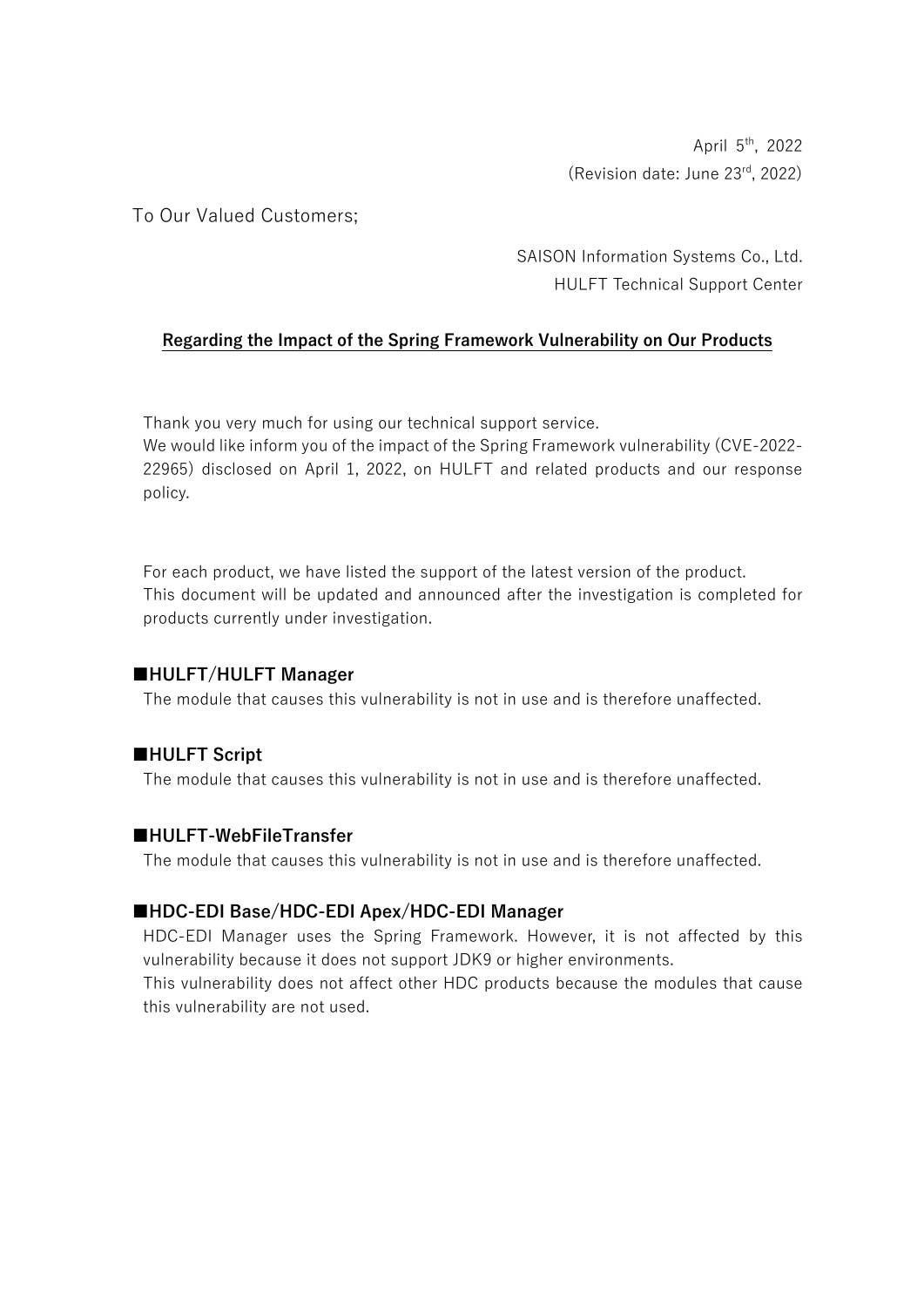#### **■iDIVO**

The module that causes this vulnerability is not in use and is therefore unaffected.

#### **■HULFT-WebConnect**

Although it uses Spring Framework, it is not affected by this vulnerability because it is not used as a web application (packaged as a WAR file).

#### **■HULFT IoT**

Although it uses Spring Framework, it is not affected by this vulnerability because it is not used as a web application (packaged as a WAR file).

#### **■DataMagic**

The module that causes this vulnerability is not in use and is therefore unaffected.

#### **■SIGNAlert**

The module that causes this vulnerability is not in use and is therefore unaffected.

#### **■HULFT-HUB**

The module that causes this vulnerability is not in use and is therefore unaffected.

#### **■DataSpider Servista、DataSpider Servista with Software Protection**

Although Spring Framework is used, it is not affected by this vulnerability because it is embedded in JDK8.

#### **■DataSpider Cloud**

Although Spring Framework is used, it is not affected by this vulnerability because it is embedded in JDK8.

The service infrastructure part is not affected because the module that causes this vulnerability is not used.

#### **■PIMSYNC**

The module that causes this vulnerability is not in use and is therefore unaffected.

#### **■DataSpider BPM**

DataSpider BPM 2.6 is affected by this vulnerability because it uses the Spring Framework.

※Versions before 2.5 are not affected by this vulnerability because they are embedded in JDK8.

In response to this vulnerability, we are planning to release a patch to fix it.